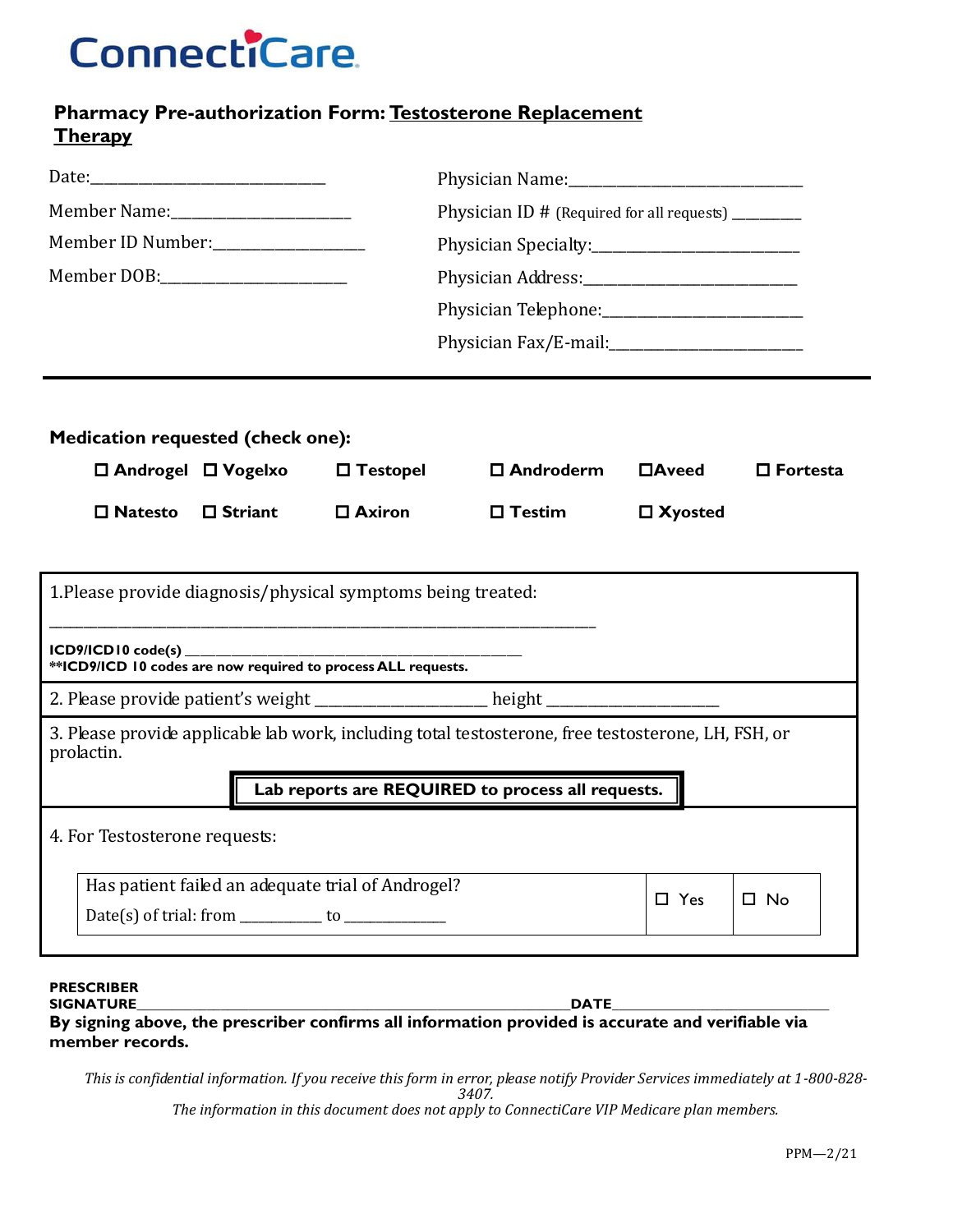# **ConnectiCare**